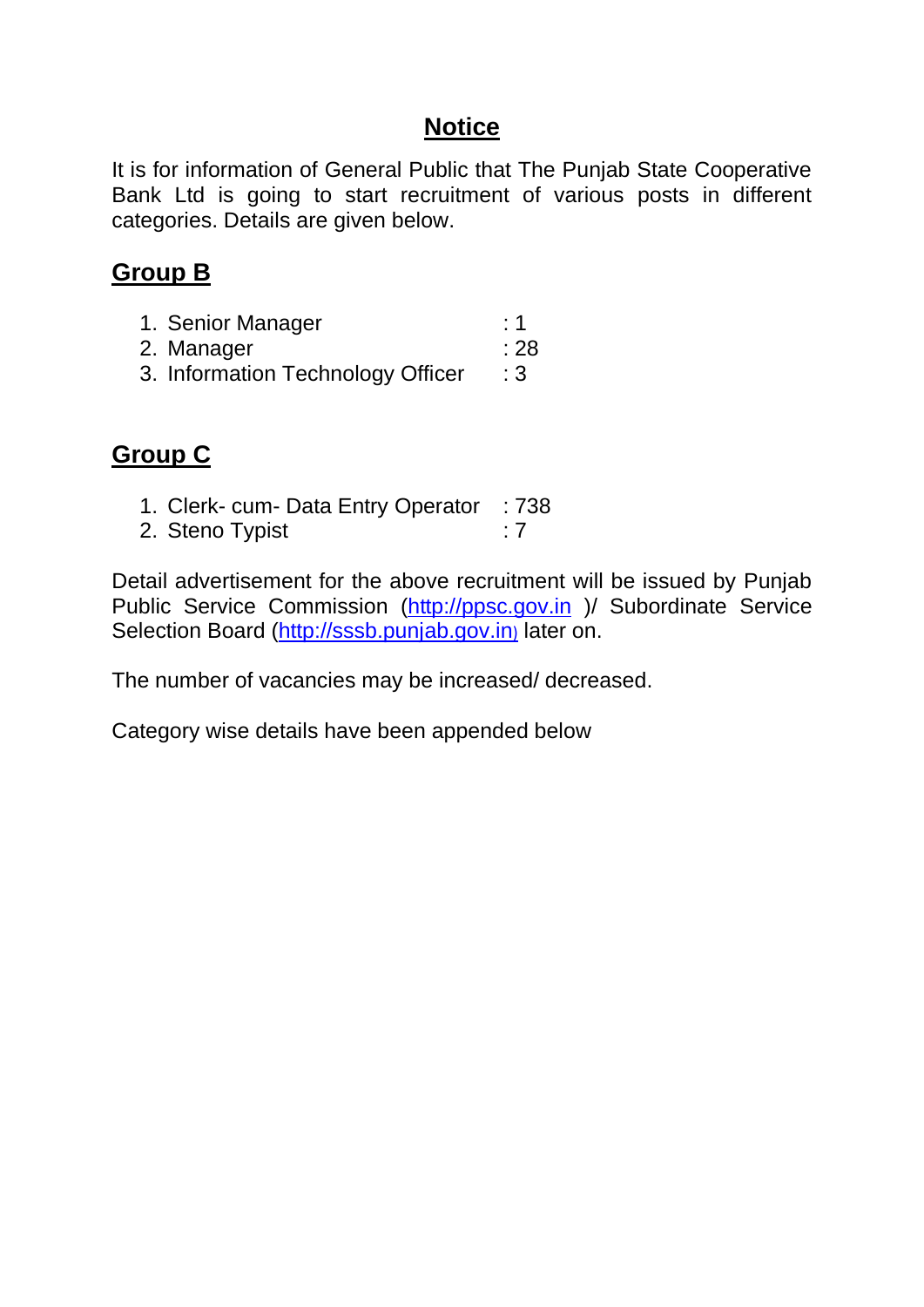# **Group B**

## **Senior Manager**

| Category | Category                        | No. of                   | <b>Posts</b>     | <b>Total No. of</b> |
|----------|---------------------------------|--------------------------|------------------|---------------------|
| Code     |                                 | posts                    | reserved for     | posts               |
|          |                                 | for                      | <b>Women out</b> |                     |
|          |                                 | others                   | of total no.     |                     |
|          |                                 |                          | of posts         |                     |
| 71       | General                         | $\overline{1}$           |                  | 1                   |
| 92       | <b>General Economically</b>     |                          |                  |                     |
|          | <b>Weaker Section, Punjab</b>   |                          |                  |                     |
| 72/73    | Ex-Serviceman/LDESM             |                          |                  |                     |
| 74       | Freedom Fighter, Pb             |                          |                  |                     |
| 75       | Sports Persons, Punjab          |                          |                  |                     |
| 76       | Person with Disability          |                          |                  |                     |
|          | Blind and Low vision -76-A      |                          |                  |                     |
|          | Deaf and Hard of Hearing -76-B  |                          |                  |                     |
|          | Locomotive Disability -76-C     |                          |                  |                     |
|          | (including Cerebral palsy,      |                          |                  |                     |
|          | Leprosy cured, Dwarfism, Acid   |                          |                  |                     |
|          | attack victims and Muscular     |                          |                  |                     |
|          | dystrophy)                      |                          |                  |                     |
|          | Intellectual Disability -76-D   |                          |                  |                     |
|          | (including Autism, and Specific |                          |                  |                     |
|          | disability) and Mental illness  |                          |                  |                     |
|          | <b>OR</b>                       |                          |                  |                     |
|          | Multiple disabilities specified |                          |                  |                     |
|          | in Serial no.1 to 4 above,      |                          |                  |                     |
|          | including deaf-blindness        |                          |                  |                     |
| 77       | <b>Scheduled Castes Others,</b> |                          |                  |                     |
|          | Punjab                          |                          |                  |                     |
| 78/79    | S.C ESM/LDESM Punjab            | -                        | $\blacksquare$   | $\blacksquare$      |
| 80       | SC Sports Person, Punjab        |                          |                  |                     |
| 81       | Balmiki/Mazhbi Sikhs, Punjab    | $\overline{\phantom{0}}$ |                  | $\blacksquare$      |
| 82/83    | Balmiki/Mazhbi Sikhs            |                          |                  |                     |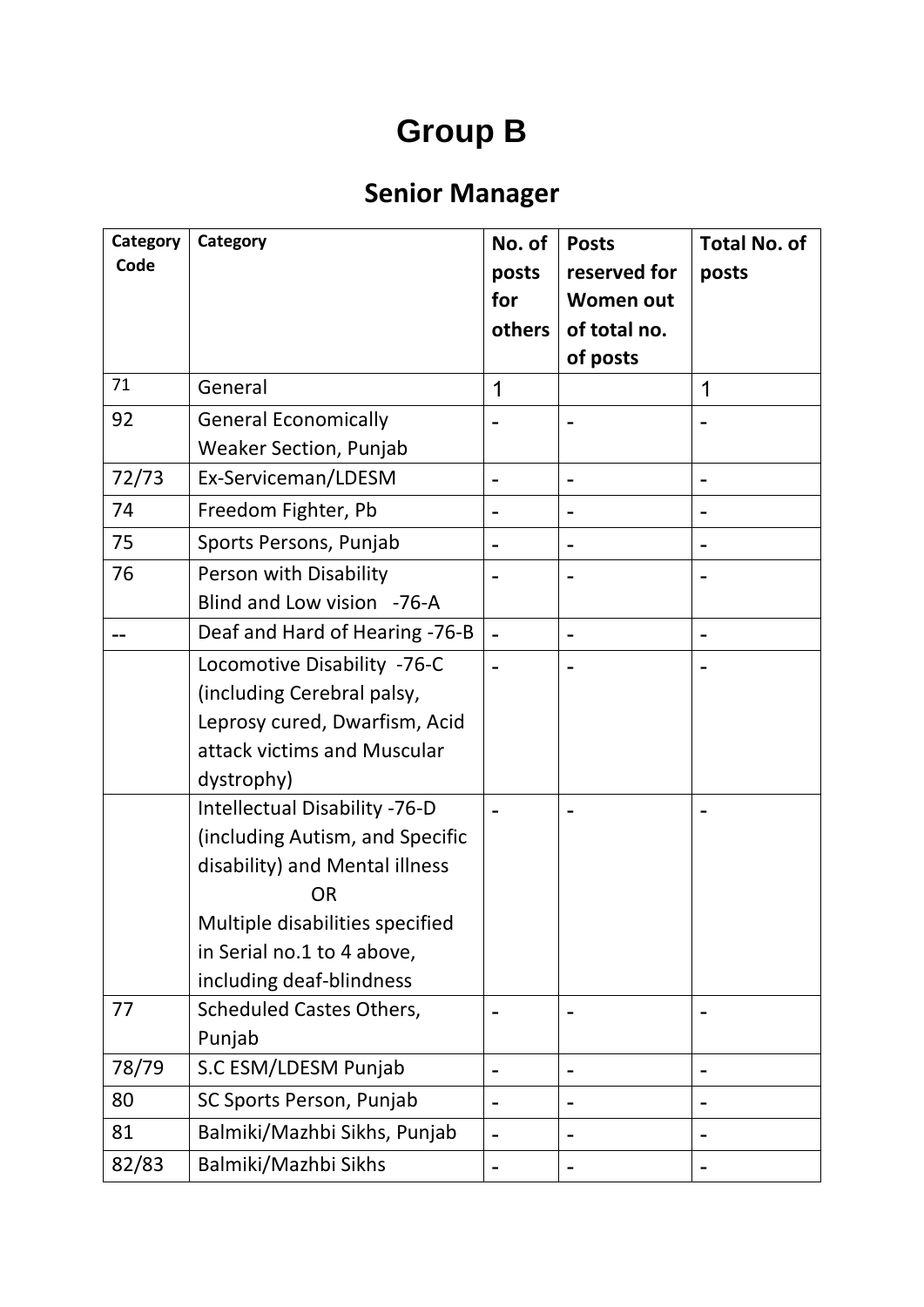|                                      | <b>ESM/LDESM Punjab</b>        |  |   |
|--------------------------------------|--------------------------------|--|---|
| 84                                   | B/M Sikh, Sports Persons,      |  | - |
|                                      | Punjab                         |  |   |
| 85                                   | <b>Backward Classes Punjab</b> |  |   |
| 86/87<br><b>Backward Classes Ex-</b> |                                |  |   |
|                                      | Serviceman/LDESM Punjab        |  |   |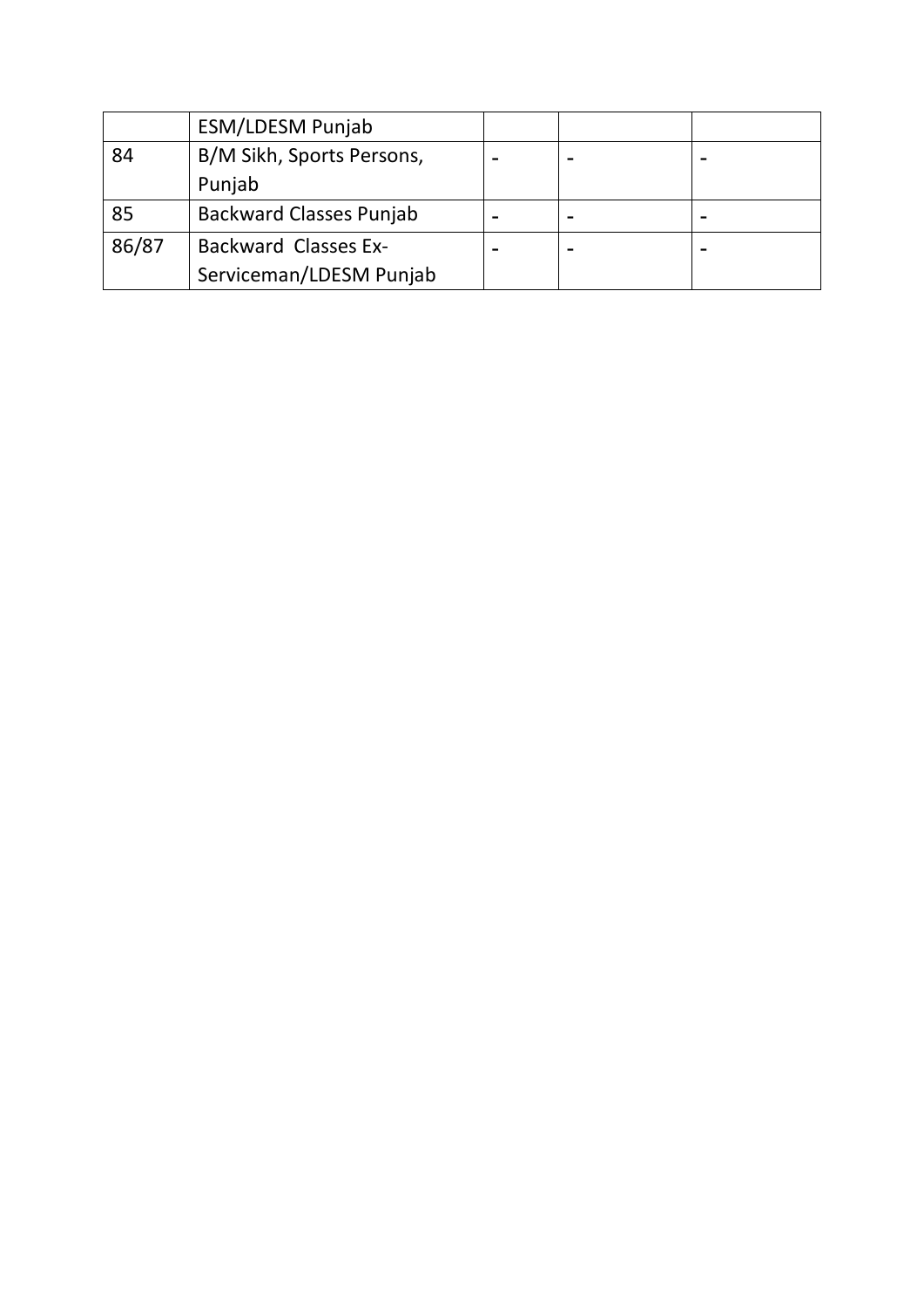#### **MANAGER**

| Category | Category                        | No. of                       | <b>Posts</b>     | <b>Total No. of</b>          |
|----------|---------------------------------|------------------------------|------------------|------------------------------|
| Code     |                                 | posts                        | reserved for     | posts                        |
|          |                                 | for                          | <b>Women out</b> |                              |
|          |                                 | others                       | of total no.     |                              |
|          |                                 |                              | of posts         |                              |
| 71       | General                         | $\overline{7}$               | 4                | 11                           |
| 92       | <b>General Economically</b>     | 1                            | 1                | $\overline{2}$               |
|          | <b>Weaker Section, Punjab</b>   |                              |                  |                              |
| 72/73    | Ex-Serviceman/LDESM             | $\mathbf 1$                  | 1                | $\overline{2}$               |
| 74       | Freedom Fighter, Pb             |                              |                  |                              |
| 75       | Sports Persons, Punjab          | $\overline{0}$               | 1                | 1                            |
| 76       | Person with Disability          | $\overline{0}$               | 1                | 1                            |
|          | Blind and Low vision -76-A      |                              |                  |                              |
|          | Deaf and Hard of Hearing -76-B  |                              |                  |                              |
|          | Locomotive Disability -76-C     |                              |                  |                              |
|          | (including Cerebral palsy,      |                              |                  |                              |
|          | Leprosy cured, Dwarfism, Acid   |                              |                  |                              |
|          | attack victims and Muscular     |                              |                  |                              |
|          | dystrophy)                      |                              |                  |                              |
|          | Intellectual Disability -76-D   |                              |                  |                              |
|          | (including Autism, and Specific |                              |                  |                              |
|          | disability) and Mental illness  |                              |                  |                              |
|          | <b>OR</b>                       |                              |                  |                              |
|          | Multiple disabilities specified |                              |                  |                              |
|          | in Serial no.1 to 4 above,      |                              |                  |                              |
|          | including deaf-blindness        |                              |                  |                              |
| 77       | <b>Scheduled Castes Others,</b> | $\overline{2}$               | 1                | 3                            |
|          | Punjab                          |                              |                  |                              |
| 78/79    | S.C ESM/LDESM Punjab            | $\qquad \qquad \blacksquare$ | $\overline{a}$   | $\qquad \qquad \blacksquare$ |
| 80       | SC Sports Person, Punjab        |                              |                  |                              |
| 81       | Balmiki/Mazhbi Sikhs, Punjab    | 1                            | $\overline{2}$   | 3                            |
| 82/83    | Balmiki/Mazhbi Sikhs            |                              |                  |                              |
|          | <b>ESM/LDESM Punjab</b>         |                              |                  |                              |
| 84       | B/M Sikh, Sports Persons,       | 1                            | 0                | 1                            |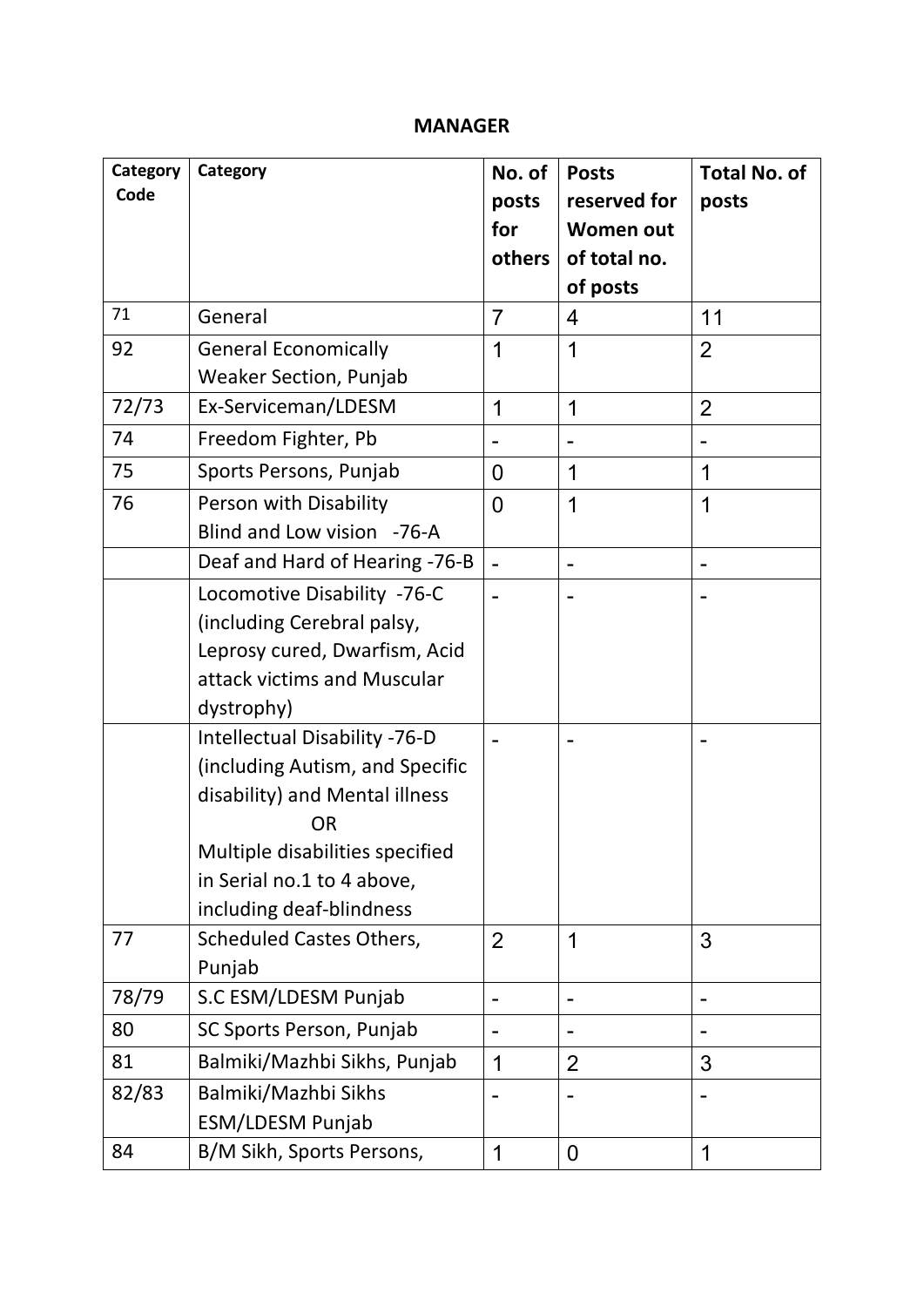|                                      | Punjab                      |  |  |
|--------------------------------------|-----------------------------|--|--|
| <b>Backward Classes Punjab</b><br>85 |                             |  |  |
| 86/87                                | <b>Backward Classes Ex-</b> |  |  |
|                                      | Serviceman/LDESM Punjab     |  |  |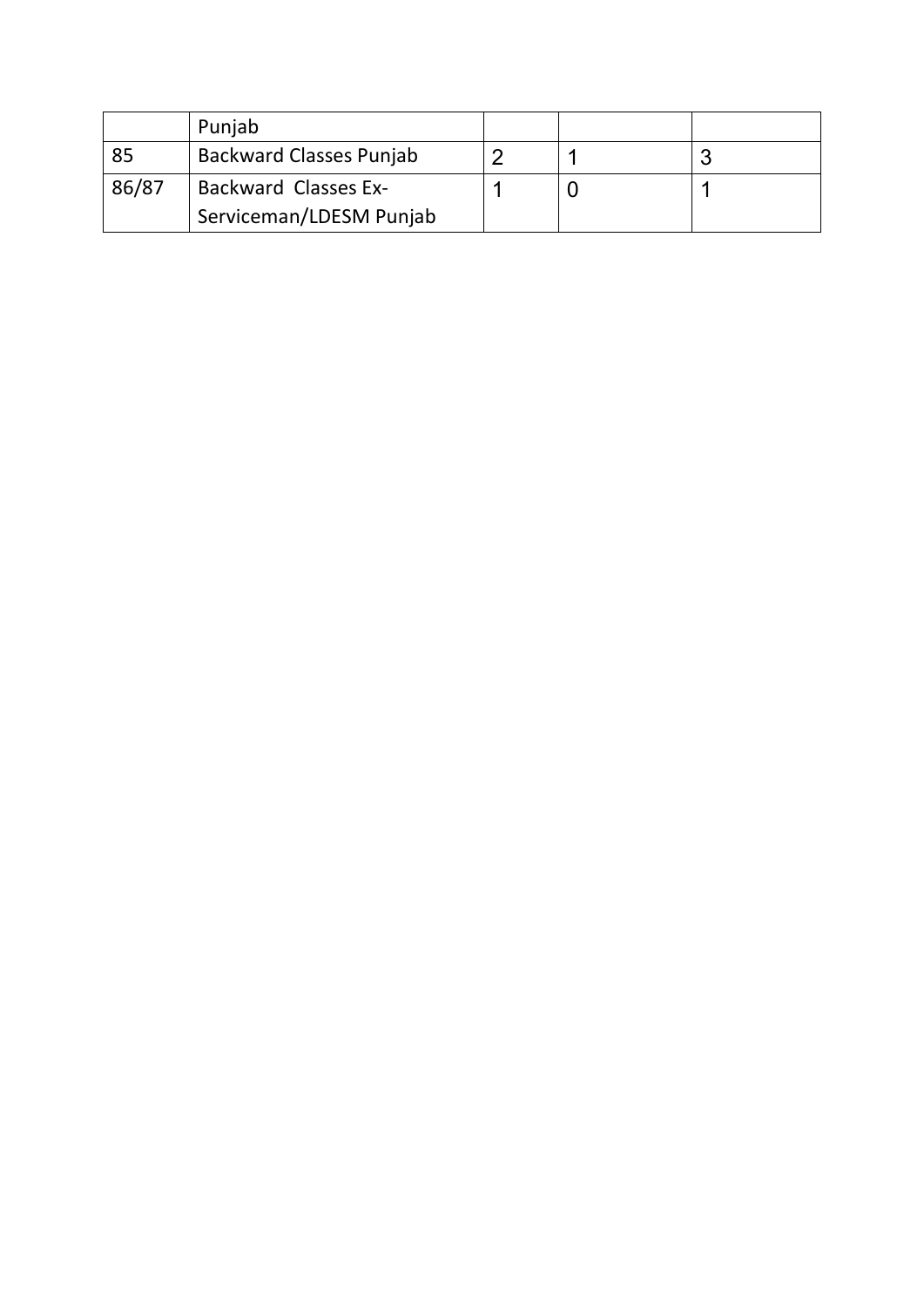## **Information Technology Officer**

| Category | Category                        | No. of       | <b>Posts</b>     | <b>Total No. of</b> |
|----------|---------------------------------|--------------|------------------|---------------------|
| Code     |                                 | posts        | reserved for     | posts               |
|          |                                 | for          | <b>Women out</b> |                     |
|          |                                 | others       | of total no.     |                     |
|          |                                 |              | of posts         |                     |
| 71       | General                         | 0            | $\mathbf{1}$     | $\mathbf{1}$        |
| 92       | <b>General Economically</b>     | 1            | $\mathbf 0$      | $\mathbf{1}$        |
|          | <b>Weaker Section, Punjab</b>   |              |                  |                     |
| 72/73    | Ex-Serviceman/LDESM             |              |                  |                     |
| 74       | Freedom Fighter, Pb             |              |                  |                     |
| 75       | Sports Persons, Punjab          |              |                  |                     |
| 76       | Person with Disability          |              |                  |                     |
|          | Blind and Low vision -76-A      |              |                  |                     |
|          | Deaf and Hard of Hearing -76-B  |              |                  |                     |
|          | Locomotive Disability -76-C     |              |                  |                     |
|          | (including Cerebral palsy,      |              |                  |                     |
|          | Leprosy cured, Dwarfism, Acid   |              |                  |                     |
|          | attack victims and Muscular     |              |                  |                     |
|          | dystrophy)                      |              |                  |                     |
|          | Intellectual Disability -76-D   |              |                  |                     |
|          | (including Autism, and Specific |              |                  |                     |
|          | disability) and Mental illness  |              |                  |                     |
|          | <b>OR</b>                       |              |                  |                     |
|          | Multiple disabilities specified |              |                  |                     |
|          | in Serial no.1 to 4 above,      |              |                  |                     |
|          | including deaf-blindness        |              |                  |                     |
| 77       | <b>Scheduled Castes Others,</b> | $\mathbf{1}$ | $\overline{0}$   | $\mathbf{1}$        |
|          | Punjab                          |              |                  |                     |
| 78/79    | S.C ESM/LDESM Punjab            |              |                  |                     |
| 80       | SC Sports Person, Punjab        |              |                  |                     |
| 81       | Balmiki/Mazhbi Sikhs, Punjab    |              |                  |                     |
| 82/83    | Balmiki/Mazhbi Sikhs            |              |                  |                     |
|          | <b>ESM/LDESM Punjab</b>         |              |                  |                     |
| 84       | B/M Sikh, Sports Persons,       |              |                  |                     |
|          | Punjab                          |              |                  |                     |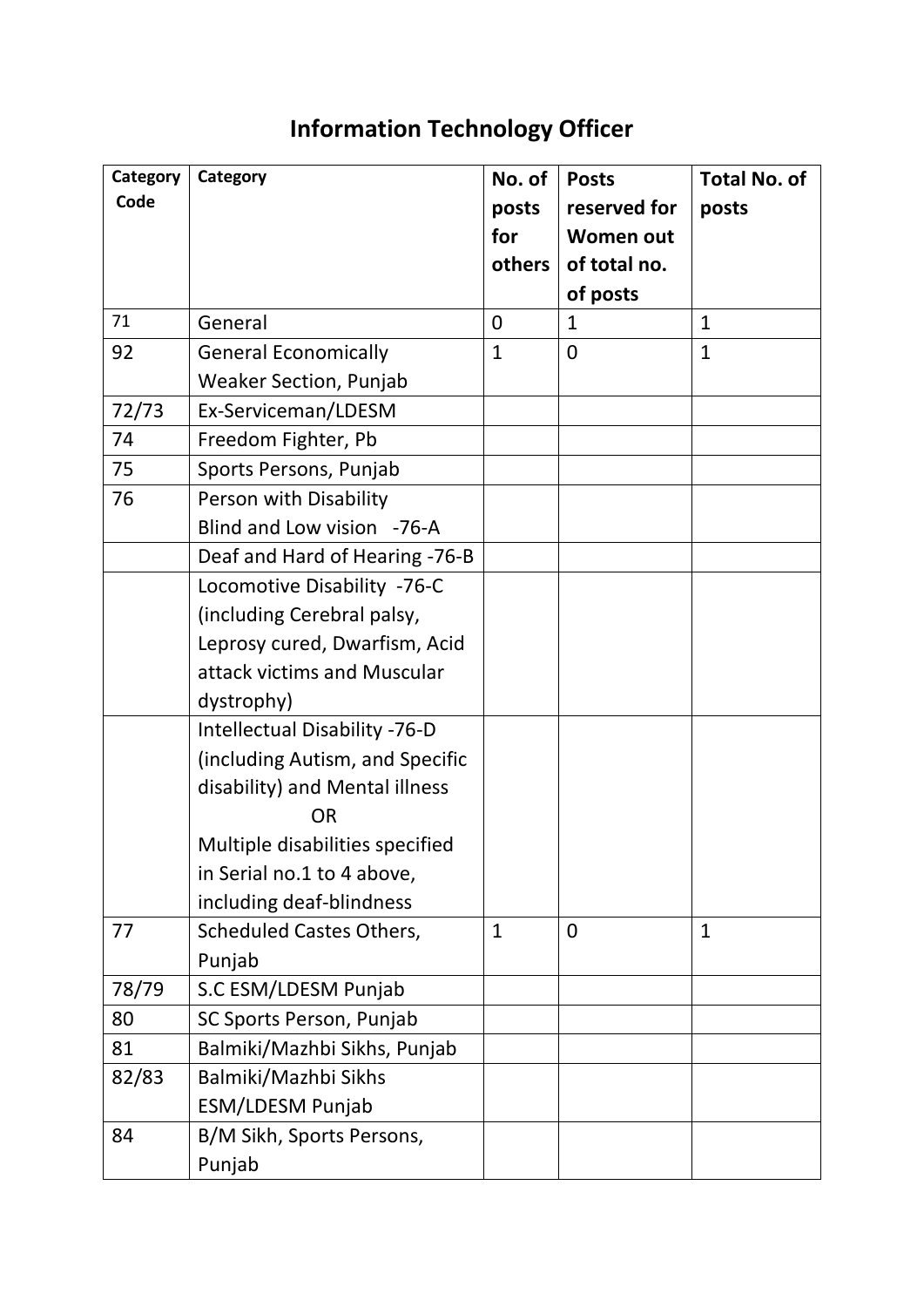|       | <b>Backward Classes Punjab</b> |  |  |
|-------|--------------------------------|--|--|
| 86/87 | <b>Backward Classes Ex-</b>    |  |  |
|       | Serviceman/LDESM Punjab        |  |  |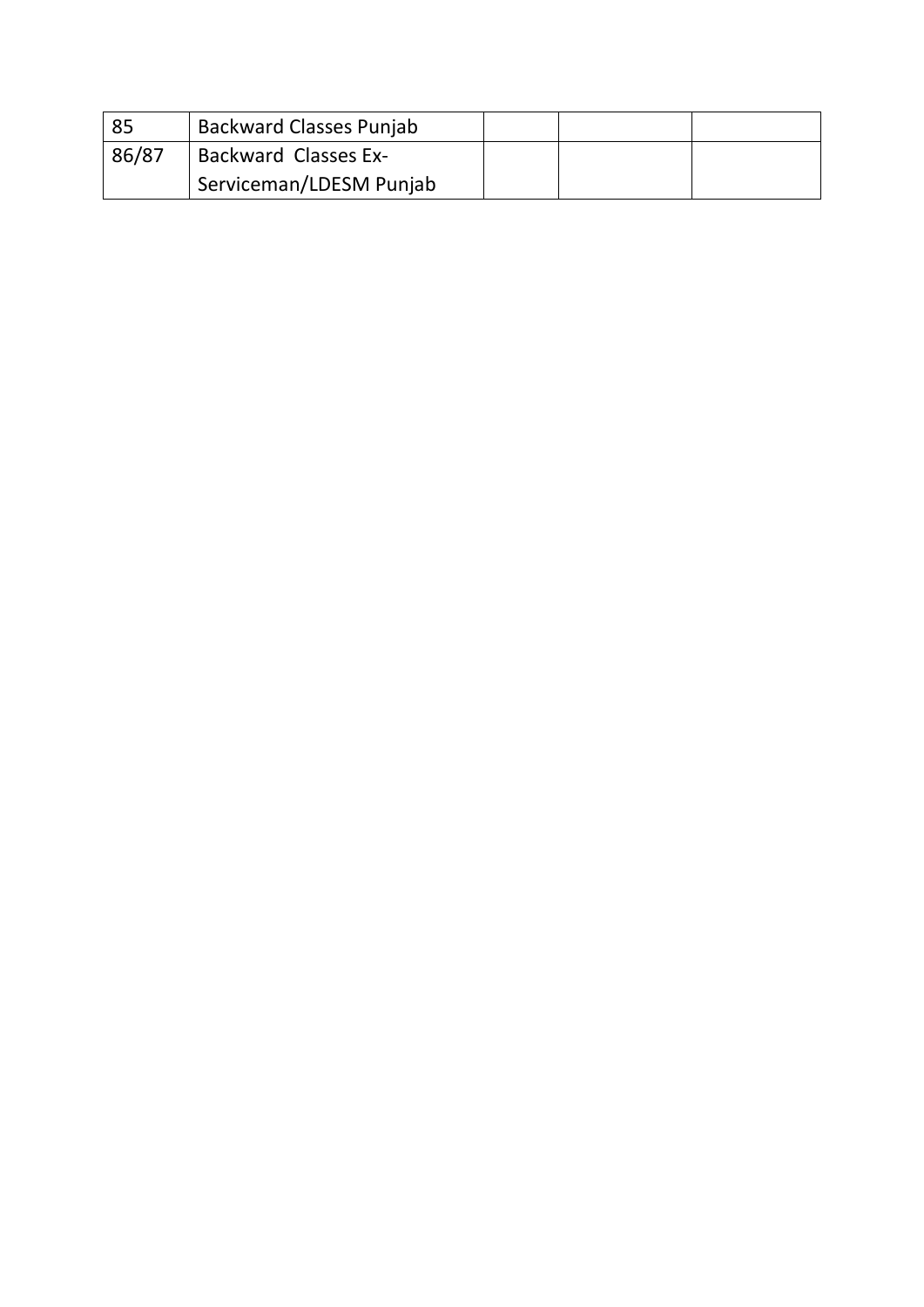# **Group C**

# **Clerk-Cum-Data Entry Operator**

| S.             | Category                           |                | <b>Total</b> | Vacancies      |
|----------------|------------------------------------|----------------|--------------|----------------|
| No.            |                                    |                | Number of    | Reserved for   |
|                |                                    |                | Vacancies    | Women          |
| $\mathbf{1}$   | General                            |                | 282          | 82             |
| $\overline{2}$ | S.C                                | (M&B)          | 69           | 31             |
|                |                                    | (R&O)          | 75           | 30             |
| 3              | <b>Backward Class (B.C)</b>        |                | 70           | 31             |
| 4              | E.S.M                              | General        | 52           | 29             |
|                |                                    | (M&B)          | 13           | 0              |
|                |                                    | (R&O)          | 15           | $\overline{0}$ |
|                |                                    | (B.C)          | 20           | $\mathbf{1}$   |
| 5              | <b>Sports</b>                      | General        | 21           | 9              |
|                |                                    | SC-M&B         | 7            | $\mathbf{1}$   |
|                |                                    | SC-R&O         | 3            | $\overline{0}$ |
| 6              | Physically                         | Ortho          | 9            | 5              |
|                | Handicapped                        | Visual         | 6            | 3              |
|                |                                    | Impaired       |              |                |
|                |                                    | <b>Hearing</b> | 9            | 6              |
|                |                                    | Impaired       |              |                |
|                |                                    | 1.D/M.D        | 6            | 4              |
| $\overline{7}$ | Freedom Fighter                    |                | 9            | $\overline{2}$ |
| 8              | <b>Economically Weaker Section</b> |                | 72           | 23             |
|                | Total                              |                | 738          | 257            |